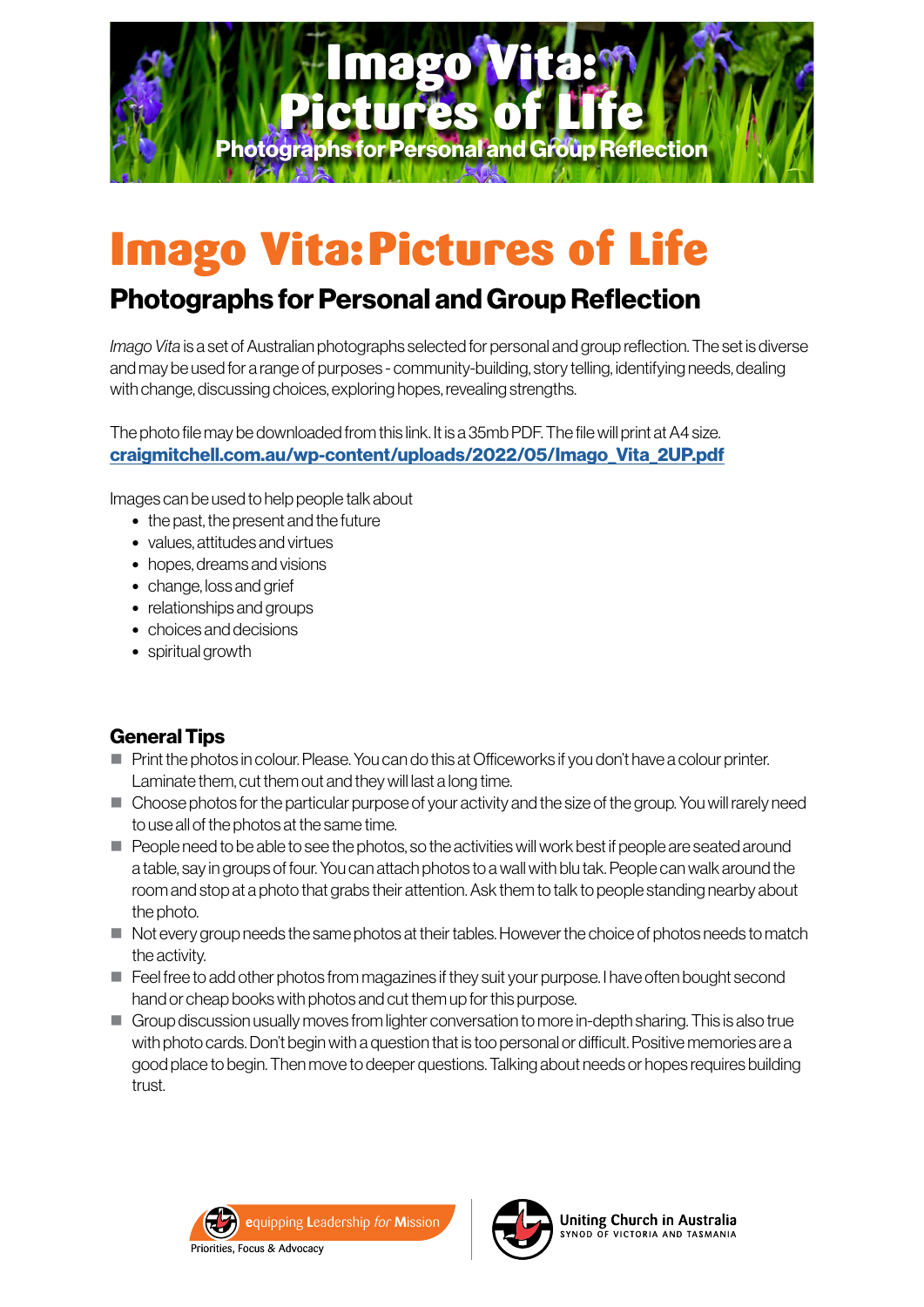

#### **Memories**

Choose a photo that reminds you of a favourite place. What makes this place special to you?

Choose a photo of a place that helps you experience God's presence (or nurtures your spirit). Talk about how you experience this.

Choose a photo that reminds you of a significant moment in your faith journey. Tell others about this experience and what made it important for you.

Choose a photo that reminds you of a time when you made a big decision. Talk about what happened and how you felt at the time. How did this decision change your life?

#### Values

Choose a photo that expresses something important to you about worship. Share about what this image represents for you.

Choose a photo that says something important to you about a given topic - friendship, family, community, loss, play, peace, freedom, trust, creativity, celebration, forgiveness, indulgence, passion, adventure, risk, vision, grief. Talk about what the image represents. What does this topic mean for you at this time? Tell a story about this from your own life, if you wish.

Name a particular value. eg. hospitality, inclusion, simplicity, justice, compassion, servanthood, authenticity, openness, gratitude, reconciliation, co-operation. Choose a photo that connects this with your own experience. Talk about how this value is important in your life and faith.

## Gifts & Strengths

Choose a photo to talk a particular fruit of the Spirit - love, joy, peace, patience, kindness, generosity, faithfulness, gentleness, or self-control.

What does the image say to you about this fruit?

How do you experience this fruit in your life?

Talk about a person whose life shows this fruit of the Spirit to you?

Choose a photo that represents something that you love to do. Tell others what you enjoy about this.